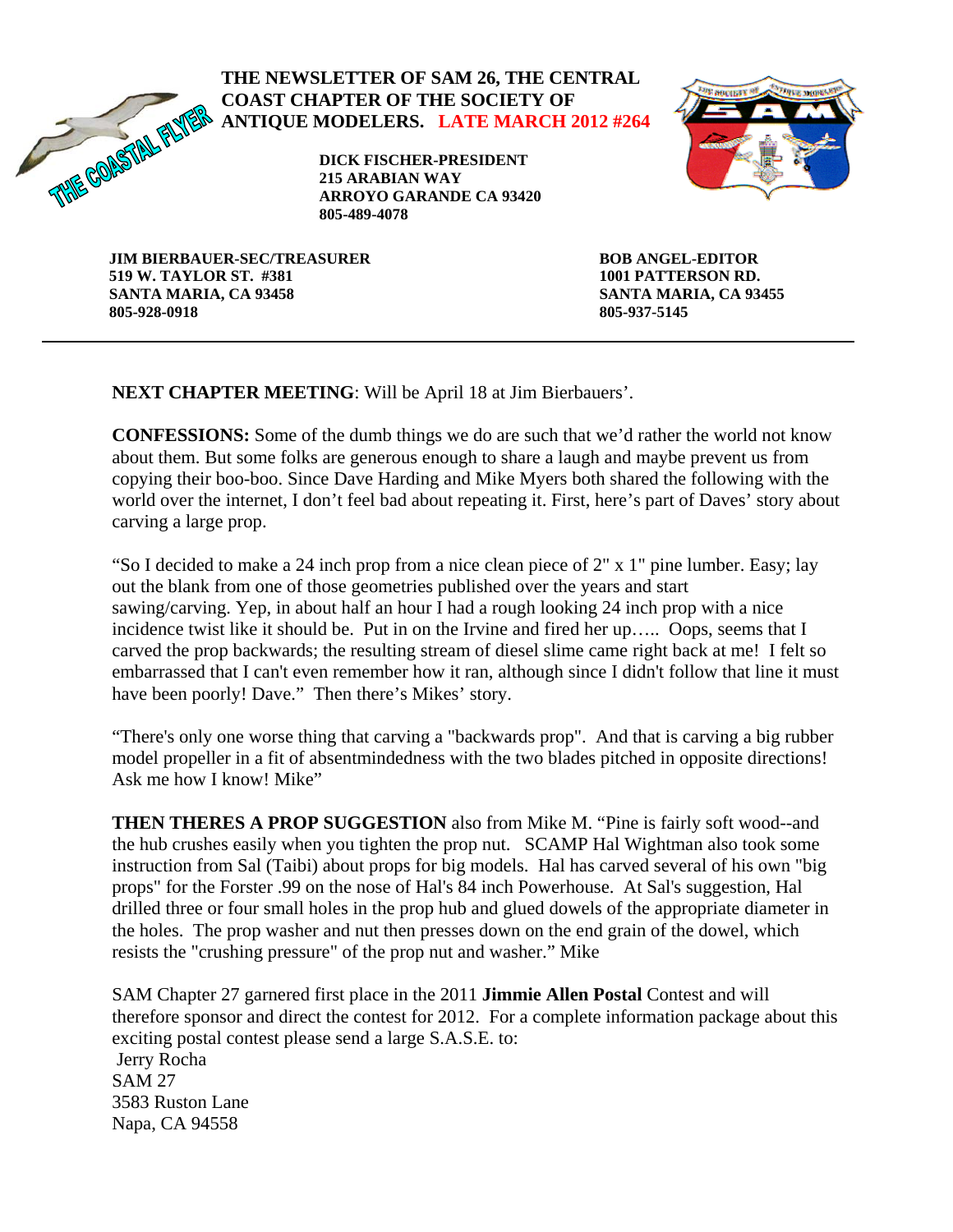**NITROMETHANE:** Last issue I printed a message from one of our members who thought there was a federal law dictating that nitro methane had to be watered down with 30% alcohol before being distributed. I was a little skeptical and noted that the information was unverified. Another of our members then sent the information below. Apparently nitro is still pure.

"I bought a gallon of 100% nitromethane about a year and a half ago at the Bakersfield March Meets. Funny car driver Dale Pulde is the distributor for nitromethane on the west coast. I had talked to Dale the week before and bought my nitro from him right out of the drum. The drum said "100% nitro methane" on the side. There are no us manufacturers of nitro anymore. It all comes from China. *(Like everything else – ed)* 

Anyway, I sent him an email and asked him if it was true that 100% nitro is really 70% nitro and 30% methanol. He just replied and said he has never heard of any such law, nor it being cut 70/30. When I met him at Famoso that day, he came over to the fuel area on his four wheeler carrying three five gallon fuel bottles. Sharpied on them were Prudohm, Garlits and I can't remember the other. If this 70/30 thing were going on, Dale Pulde would certainly know. Those drums are marked in accordance with DOT. If they were 70/30, that is how they would be marked and the MSDS sheet would say the same. I think this is an urban legend."

**Bob Holmans' new fuselage jig** is getting rave reviews from SAM Talk guys who've used it. Here's one example: "I've had a chance to try Bob's newest fuselage jig. It's designed so you are able to remove the fuselage and turn it over placing it in the same exact position so you can glue in the remaining cross pieces on the bottom. I am Building the Aristocrat!"

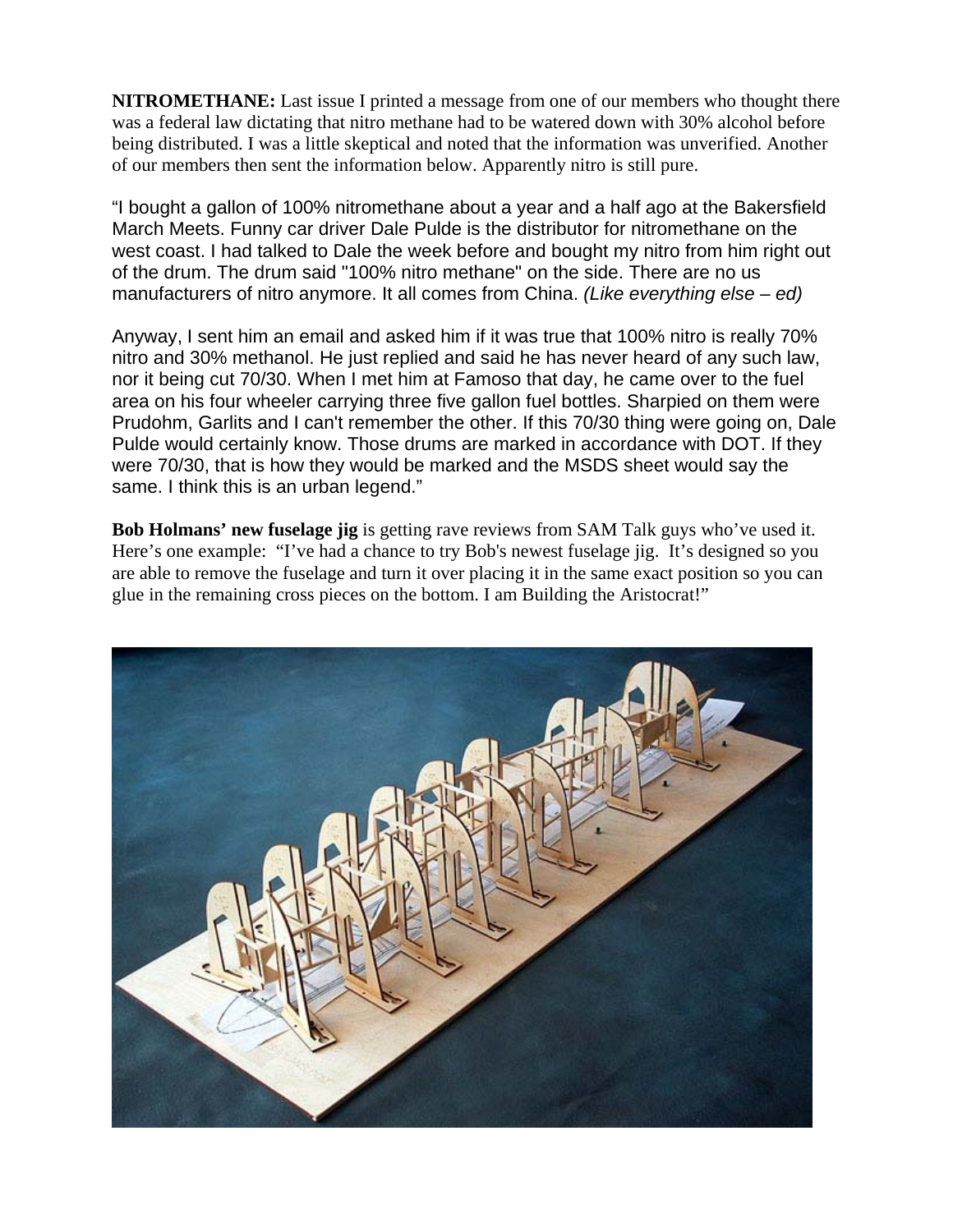**SANDING SEALER** and Cavalier update: Jim Bierbauer and Dick Fischer have been building a Custom Cavalier as a joint project. This is a mighty big ship with lots of exposed balsa planking surface. Here's Dicks comment about sanding sealer:

"I'm still filling and sanding on the Cavalier in preparation for covering. The filler I'm using is Ace Hardware brand lightweight drywall filler. This stuff seems to be exactly the same as the Goldberg Model Magic filler, only you get a half gallon for the same price as the 8 oz. container at the hobby shop. Good thing, too, because I'm almost through an entire half gallon on this plane. If I'd been buying the stuff at the hobby shop I'd have nearly \$50 invested just in filler by now. Dick"

#### **CALIFORNIA CONTEST SCHEDULE**

REMAINDER OF 2012 from SAM 51 newsletter

April 7, Sierra Champs, Waegell, CD Chris Borland. Half A Texaco, Antique Combined, Brown Jr. LMR, A B&C LMR Combined, 05 Electric LMR, 23 Ohlsson Ignition, Electric Texaco.

April 28-9, NorCal Champs,Waegell, CD Bill vanderBeek

June 2, Western States Champs, Waegell, CD Mike McKeever. Half A Texaco, Antique Combined, Brown Jr. LMR, A B&C LMR Combined, 05 Electric LMR, 23 Ohlsson Ignition, Electric Texaco.

June 9-10, SAM 21 Ranch Romp, Schmidt Ranch, from SAM21 newsletter

June 23, NCFF Club Champs, Waegell, CD Doug Galbreath

July 28-9, SAM 30 Annual, Schmidt Ranch, from SAM21 newsletter.

\*September 9, SMGA Combo, Waegell, CD Bill Davis. Half A Texaco, Texaco, Antique Combined, Brown Jr., A B&C Ignition LMR, 05 Electric LMR, Ohlsson Side Port LMR.

September 21, 22, 23, Schmidt Ranch SAM 27 Crash & Bash, info from Ed Hamler via Bill Copeland and Eut.

September 9-14 (Sunday through Friday) SAM Champs AMA Muncie Indiana Flying Site from AMA website.

Oct 20-1, SAM 21 S-400 and half A Texaco contest- DWARFs from SAM 21

Oct 27-8 SAM 29 John Pond Commemorative, Taft CA, from SAM 21 newsletter.

October 28, SGMA Fall Contest, Waegell, CD Dick Myers. Half A Texaco, Texaco, Antique Combined, Brown Jr., A B&C Ignition LMR, 05 Electric LMR, Ohlsson Side Port LMR.

Nov 3, SAM 21 Collecto, vanderBeek's warehouse Sunnyvale CA, from SAM 21.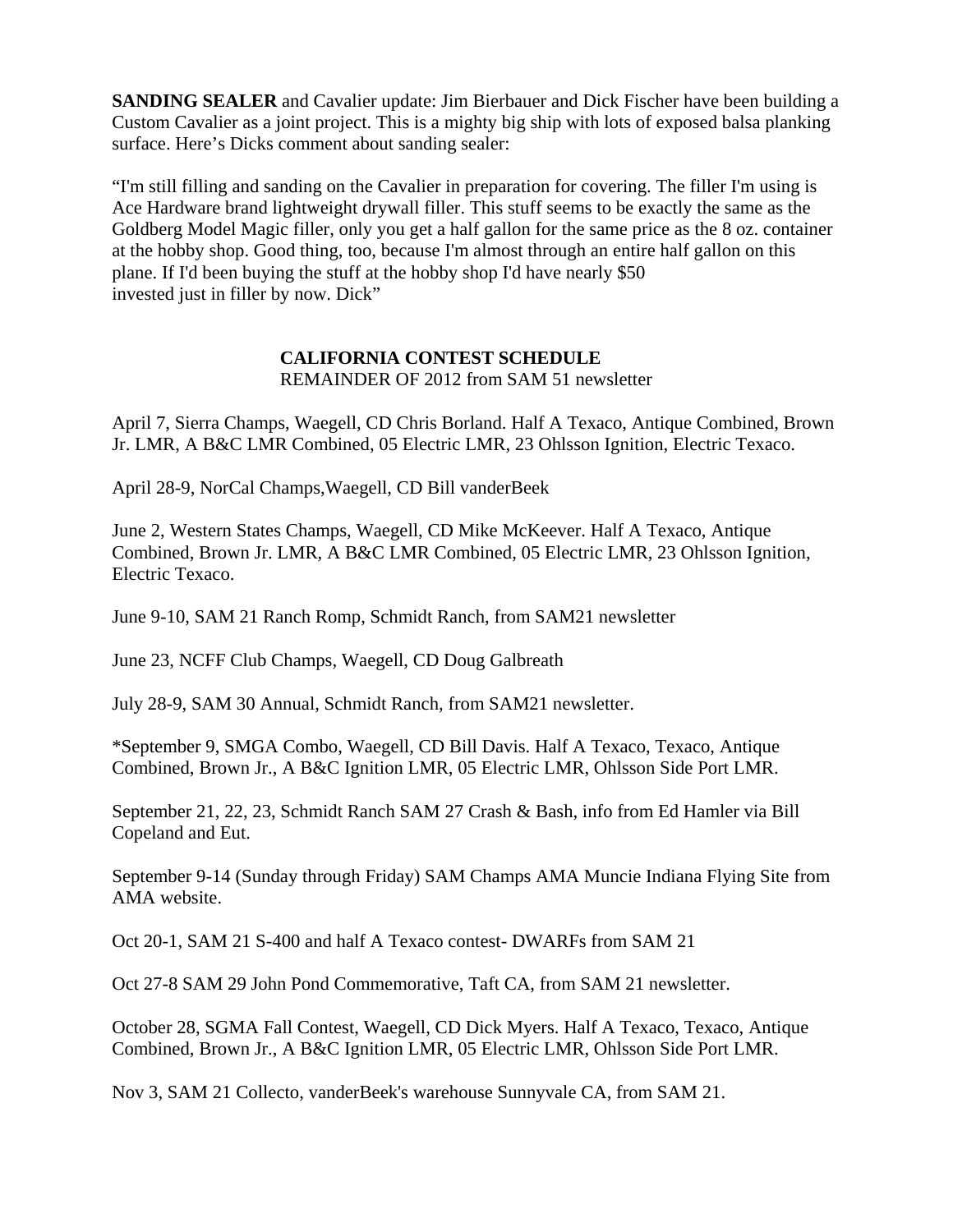# **RESULTS- 30TH SAM 26 SPRING ANNUAL-2012**

| $\beta$ and $\beta$ and $\beta$ and $\beta$ and $\beta$ and $\beta$ and $\beta$ and $\beta$ and $\beta$ and $\beta$ |                     |                          |                   |                  |                |                |                | was cancelled due to full. |
|---------------------------------------------------------------------------------------------------------------------|---------------------|--------------------------|-------------------|------------------|----------------|----------------|----------------|----------------------------|
| <b>A IGNITION</b>                                                                                                   | <b>SHIP</b>         | <b>SIZE</b>              | <b>ENGINE</b>     | $\mathbf{1}$     | $\overline{2}$ | $\overline{3}$ | $\overline{4}$ | <b>TOTAL</b>               |
| 1. Bob Angus                                                                                                        | Korda Diamond       | 408                      | $\gamma$          | 1:56             | 7:00           | 6:20           |                | 13:20                      |
| 2. Jake Chichilitti                                                                                                 | Playboy Jr.         | 358                      | Elfin 15          | 5:36             | 5:16           |                |                | 10:52                      |
| 3. Ed Hamler                                                                                                        | Playboy Jr.         | 358                      | Elfin 2.49        | 5:30             | 4:41           | 4:31           | 5:05           | 10:35                      |
| 4. Dave Warner                                                                                                      | Airborn             | 490                      | Arden .19         | 4:04             | 2:43           | 3:22           | 6:10           | 10:14                      |
| <b>B GLOW</b>                                                                                                       |                     |                          |                   |                  |                |                |                |                            |
| 1, Phillip Stephens                                                                                                 | Airborn             | $\overline{?}$           | $\gamma$          | 8:00             | LOF            | 8:00           |                | 16:09 flyoff               |
| 2. Rick Holman                                                                                                      | Stardust Sp'l.      | 465                      | Nova Rossi        | 8:00             | 8:00           |                |                | 13:28 flyoff               |
| 3.Ed Hamler                                                                                                         | Westerner           | 668                      | S. Tigre 29       | 5:10             | 8:00           | 6:47           | 8:00           | 5:25 flyoff                |
| 4. Dave Warner                                                                                                      | <b>Bomber</b>       | 658                      | <b>OS 29</b>      | 8:00             | 8:00           |                |                | 5:09 flyoff                |
| 5. Joe Minatta                                                                                                      | <b>Bomber</b>       | 650                      | Torpedo 29        | 4:38             | 6:54           | 8:00           | 8:00           | <b>DNFO</b>                |
| 6. Bob Angel                                                                                                        | Stardust Sp'l       | 660                      | Torpedo 29        |                  |                |                |                | <b>DNF</b>                 |
| <b>CIGNITION</b>                                                                                                    |                     |                          |                   |                  |                |                |                |                            |
| 1. Bob Angel                                                                                                        | <b>Bomber</b>       | 1206                     | McCoy 60          | 7:08             | 7:32           | 9:00           | 8:55           | 17:55                      |
| 2. Rick Holman                                                                                                      | <b>Bomber</b>       | 1220                     | McCoy 60          | 8:04             | 9:00           | 8:20           | 6:34           | 17:20                      |
| 3. Phillip Stephens                                                                                                 | <b>Bomber</b>       | 1206                     | McCoy 60          | 7:17             | 2:37           | 9:00           | 7:19           | 16:19                      |
| 4 David Warner                                                                                                      | <b>Bomber</b>       | 900                      | Spitfire          | $\boldsymbol{0}$ | 6:28           | 3:57           | 7:28           | 13:56                      |
| 5. Don Bishop                                                                                                       | Bomber              | 1100                     | McCoy 60          | 9:00             | 4:10           |                |                | 13:10                      |
| 6. Bob Meyering                                                                                                     | <b>Bomber</b>       | 1206                     | McCoy 60          | 5:36             | 6:47           |                |                | 12:23                      |
| 7. Steve Remington                                                                                                  | Playboy             | $\overline{?}$           | <b>O&amp;R 60</b> | 3:39             | 5:52           |                |                | 9:31                       |
| 8. Bob Angus                                                                                                        | Hayseed             | 950                      | $\gamma$          | 9:00             |                |                |                | 9:00                       |
| 9: Ned Nevels                                                                                                       | <b>Bomber</b>       | 1260                     | Spitfire          | 0:17             | 0:03           |                |                | 0:20                       |
| <b>ANTIQUE</b>                                                                                                      |                     |                          |                   |                  |                |                |                | <b>TOTAL</b>               |
| 1. Bob Angel                                                                                                        | Bomber              | 1206                     | McCoy 60          | 10:00            | 6:37           | 1:06           | 10:00          | $11:31$ flyoff             |
| 2. Dave Warner                                                                                                      | <b>Bomber</b>       | 658                      | <b>OS 29</b>      | 0:00             | 10:00          | 10:00          |                | 8:33 flyoff                |
| 3. Dave Lewis                                                                                                       | <b>Bomber</b>       | 900                      | OS 40H            | 8:35             | 10:00          | 10:00          |                | <b>DNFO</b>                |
| 4 Ned Nevels                                                                                                        | Bomber              | 1260                     | Spitfire          |                  |                |                |                | <b>DNF</b>                 |
| 5. Bob Meyering                                                                                                     | <b>Bomber</b>       | 1206                     | McCoy 60          |                  |                |                |                | <b>DNF</b>                 |
| 6. Phillip Stephens                                                                                                 | Bomber              | 1206                     | McCoy 60          |                  |                |                |                | <b>DNF</b>                 |
| <b>TEXACO</b>                                                                                                       |                     |                          |                   |                  |                |                |                |                            |
| 1. Joe Minatta                                                                                                      | <b>Bomber</b>       | 875                      | Kalt 45 FS        | 9:19             | 10:30          | 31:26          |                | 31:26                      |
| 2. Monty Pate                                                                                                       | Dallaire            | 1408                     | $\overline{?}$    | 19:48            | 31:00          | 10:28          |                | 31:00                      |
| 3. Dale Tower                                                                                                       | <b>Bomber</b>       | ?                        | $\gamma$          | 27:21            |                |                |                | 27:21                      |
| 4. Dave Lewis                                                                                                       | Bomber              | 900                      | OS 40 FS          | 11:39            |                |                |                | 11:39                      |
| 5. Dave Warner                                                                                                      | Bomber              | 658                      | <b>OS 29</b>      | 1:48             | 5:04           |                |                | 5:04                       |
| 6. Ned Nevels                                                                                                       | <b>Bomber</b>       | 1260                     | Spitfire          |                  |                |                |                | <b>DNF</b>                 |
| 1/2A TEXACO                                                                                                         |                     |                          |                   |                  |                |                |                |                            |
| 1. Luther Peters                                                                                                    | Stardust Sp'l.      | $\overline{\mathcal{L}}$ | Cox .049          | 13:32            | 11:20          | 7:28           |                | 24:52                      |
| 2. Jake Chichilitti                                                                                                 | <b>Baby Playboy</b> | 296                      | Cox .049          | 12:13            | 11:32          | 1:58           |                | 23:45                      |
| 3. Mike Clancy                                                                                                      | $\gamma$            | $\gamma$                 | Cox .049          | 10:44            | 11:24          |                |                | 22:08                      |
| 4. Dave Warner                                                                                                      | Miss America        | 310                      | Cox .049          | 6:45             | 10:16          | 6:52           |                | 17:08                      |
| 5. Monty Pate                                                                                                       | Aero Champ          | 294                      | Cox .049          | 2:31             | 5:40           | 7:32           |                | 13:12                      |
| 6. Dave Lewis                                                                                                       | Anderson Pylon      | 288                      | Cox .049          |                  |                |                |                | <b>DNF</b>                 |
| 7. Bob Meyering                                                                                                     | Bomber              | 288                      | Cox .049          |                  |                |                |                | <b>DNF</b>                 |
| 8. Phillip Stephens                                                                                                 | <b>Bomber</b>       | 288                      | Cox .049          |                  |                |                |                | <b>DNF</b>                 |
| 8. Dick Fischer                                                                                                     | Taylorcraft         |                          | Cox .049          |                  |                |                |                | <b>DNF</b>                 |

SATURDAY MARCH 24 EVENTS ONLY. For the first time ever, Sunday was cancelled due to rain.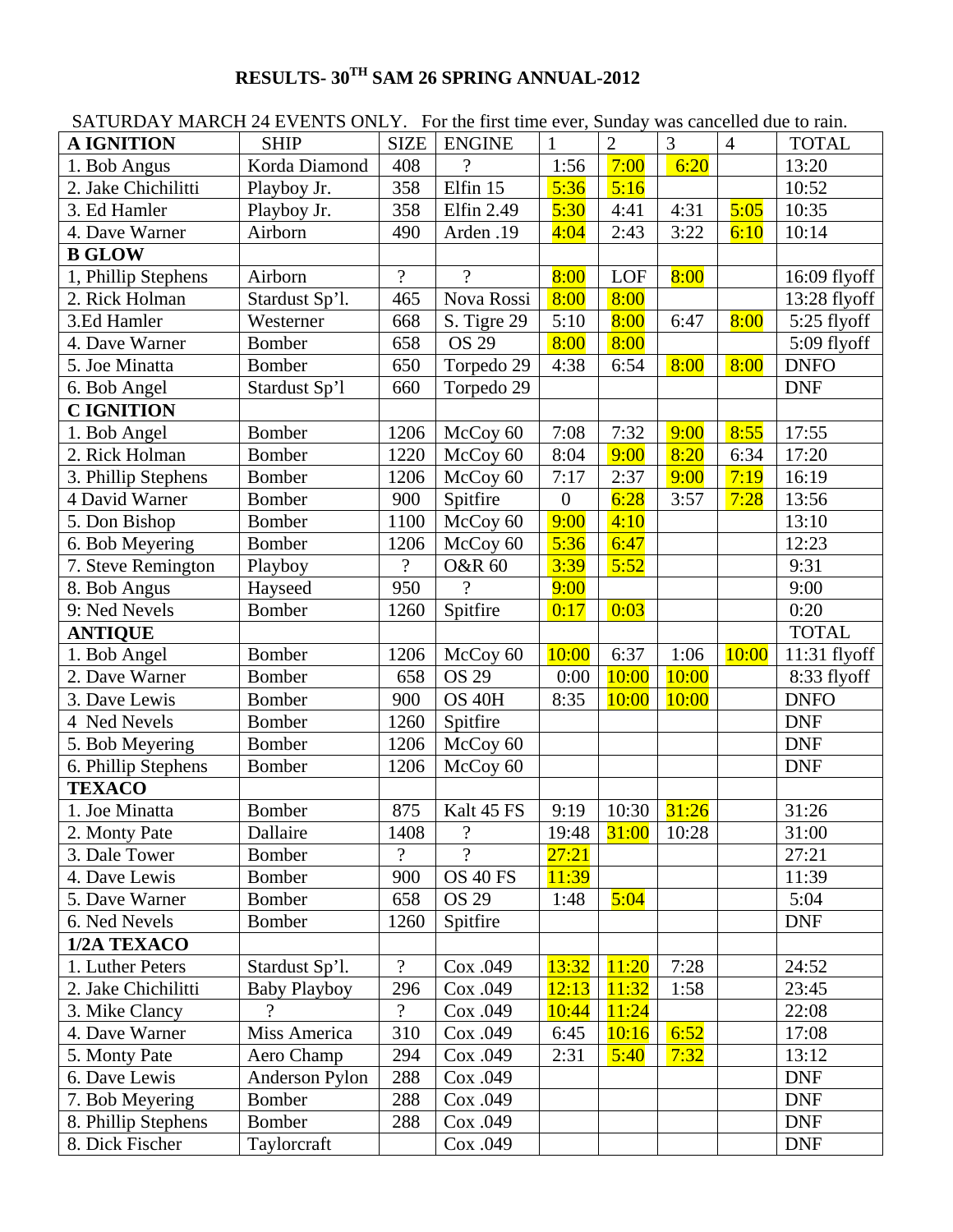| <b>O/T GLIDER</b>   | <b>SHIP</b>    | <b>SIZE</b> | <b>POWER</b>    |       | 2     | 3     |       |
|---------------------|----------------|-------------|-----------------|-------|-------|-------|-------|
| 1. Bill Watson      | Zaic Trooper   | 950         | Hi-start        | 10:00 | 10:00 | 10:00 | 30:00 |
| 2. Mike Clancy      |                |             | $\zeta$ $\zeta$ | 10:00 | 10:00 | 9:52  | 29:52 |
| 3. Ed Hamler        | Kane           | 558         | 66              | 1:20  | 10:00 | 10:00 | 21:20 |
| 5. Bob Angel        | Nameless Waif  |             | $\zeta$ $\zeta$ | 0:54  | 10:00 | 3:30  | 14:24 |
| 8. Jake Chichilitti | Gentle Lady    |             | $\zeta$ $\zeta$ | 1:32  | 9:16  | 3:00  | 13:48 |
| 4. Jim Bierbauer    | Gentle Lady    |             | $\zeta$ $\zeta$ | 1:48  | 0:46  | 4:59  | 7:33  |
| 6. Bob Meyering     | Carl Goldberg  |             | 66              | 0:37  | 0:37  | 1:46  | 3:00  |
| 7. Phillip Stephens | $R-40$         |             | 66              | 0:16  | 1:32  | 1:09  | 2:57  |
| <b>E TEXACO</b>     |                |             |                 |       |       |       |       |
| 1. Dave Warner      | Airborn        | 810         |                 | 13:51 | 34:47 |       | 34:47 |
| 2. Mike Clancy      |                |             |                 | 32:48 |       |       | 32:48 |
| 3. Luther Peters    | Stardust Sp'l. | 77"         |                 | 28:14 |       |       | 28:14 |
| 4. Dale Tower       | Stardust Sp'l. | $\gamma$    |                 | 20:18 |       |       | 20:18 |
| 5. Jay Higgs        | റ              | $\Omega$    |                 | 15:54 | 17:44 |       | 17:44 |

Highlighted numbers are the ones scored.  $DNF = Did Not Fly$ . Various reasons account for this, but mostly we note that when the weather is too comfortable, lots of socializing goes on and some of us just don't get around to it. DNFO = Did Not Fly Off, although the flights qualified for the flyoff.

The contest was dedicated to our late friend **Hardy Robinson,** affectionately known as **"Robbie".** 

We had one of the best turnouts in a while, when twenty something fliers showed up. Unfortunately, Mother Nature finally caught up to us on Sunday, causing the days' events to go un-flown. But Saturdays' weather partially made up for things with a warm sunny day and just enough light breeze to help establish good takeoff and landing directions. The thermals were fickle at times as you'll note from the unusual score assortment. The C Ignition event in particular was different in that for the first time ever there were no double maxes and no flyoff. Normally over 90% end up in a big flyoff in that event.

At least four off field fly away events occurred, but all were recovered, thanks mainly to Steve Hulses' Samuari Jeep type vehicle.

The overall Sweepstakes perpetual trophy was won by Bob Angel with Dave Warner and Mike Clancy tied as runners-up. We have three other perpetual trophies for this contest and fortunately all three were scheduled for Saturday. The Ron Doig memorial 1/2A Texaco trophy went to Luther Peters. The Templeton Texaco trophy, donated by Charlie Applebaum, was won by Joe Minatta, and the Don Barrick memorial trophy for class C Ignition went to Bob Angel.

The SAM 26 Spring Annual had been directed by Hardy Robinson for the past several years. This year Dick Fischer took on the task and did a fine job in his first outing as CD; with help from Don Bishop as Registrar and other SAM 26 members, mostly from the Central Coast. At least 16 of those signed in are Chapter 26 members. Incidentally, you may notice a couple of unusual spellings in the results, one for an airplane and one for an engine. The Airborn is the correct original spelling for that ship, and Super Tigre is correct for those engines

We brought out an assortment of Robbies' kits, engines and other items to sell for his widow. All three built up ships sold easily, along with not quite half of the other items, so we still have some goodies to dispose of. We'll decide soon how to offer the remaining items. There are still some unknown modeling items left in a garden shed. Thanks to you folks for the good turnout. And thanks especially for your indulgence and good spirits when we didn't have control of Sundays' weather. RLA.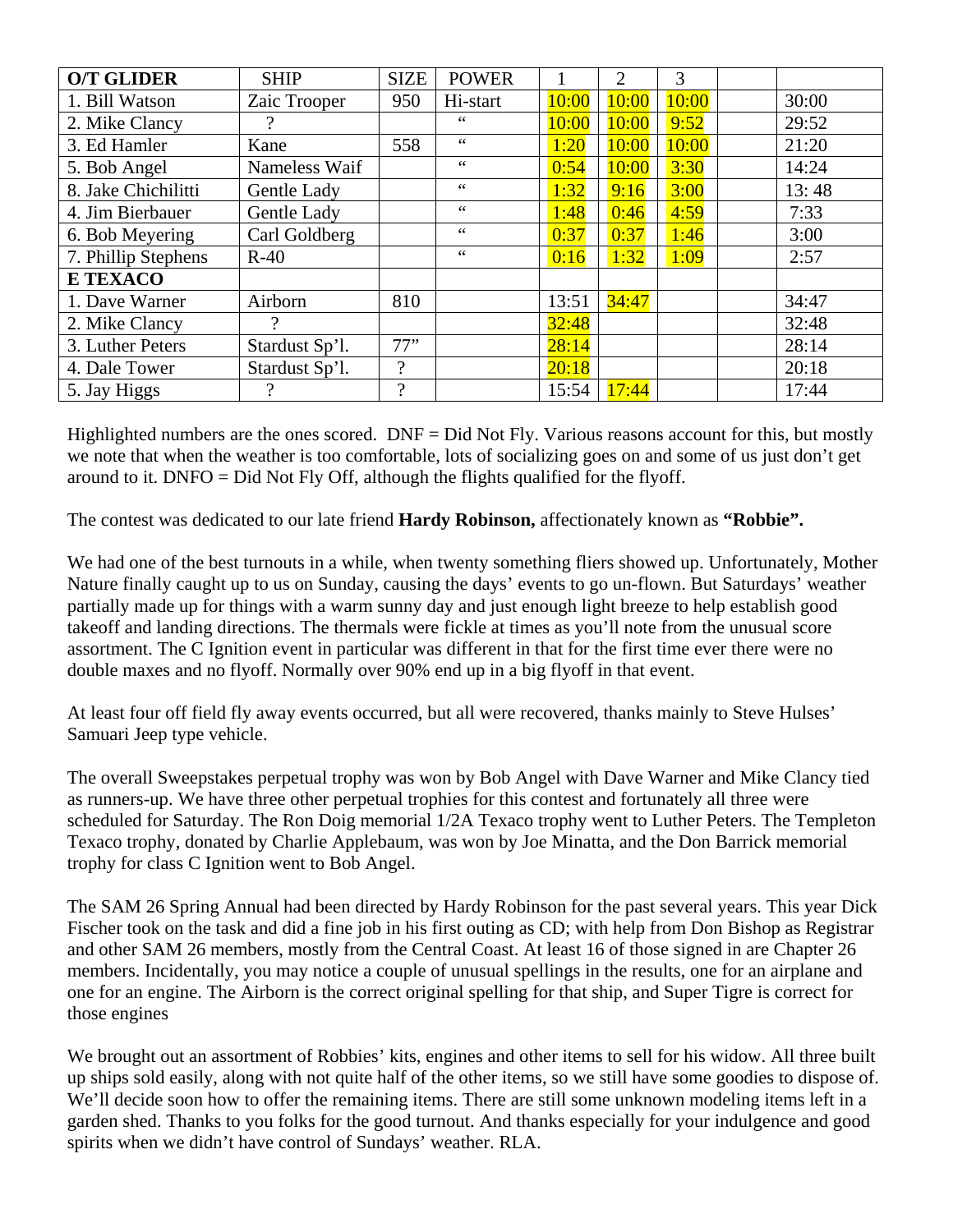**SPEED 400 MOTOR MOUNTS.** Loren Kramer of SAM 27 sent this over the internet. "I make a Motor mounts to mount a Speed 400 motor that mounts with the same hole pattern as a Cox .049. I have them in stock if you would like to order. They are \$25.00 each plus \$5.00 for shipping. Loren Kramer lorenkramer@att.net



Loren didn't send anything but an "E" address.

Since the whole world is not into computers, here is his "R" mail (Real mail) address.

1513 Sierra Drive Petuluma, CA 94954-3719

707-763-9170



Here's another picture from cyberspace, forwarded by Bob Slater.

I believe it's Roy Bourke holding his neatly decorated Buccaneer.

Sometimes I copy these pictures just to inspire myself to put some decoration on my own ships.

Still, I always fall back on the excuse that it adds weight and drag.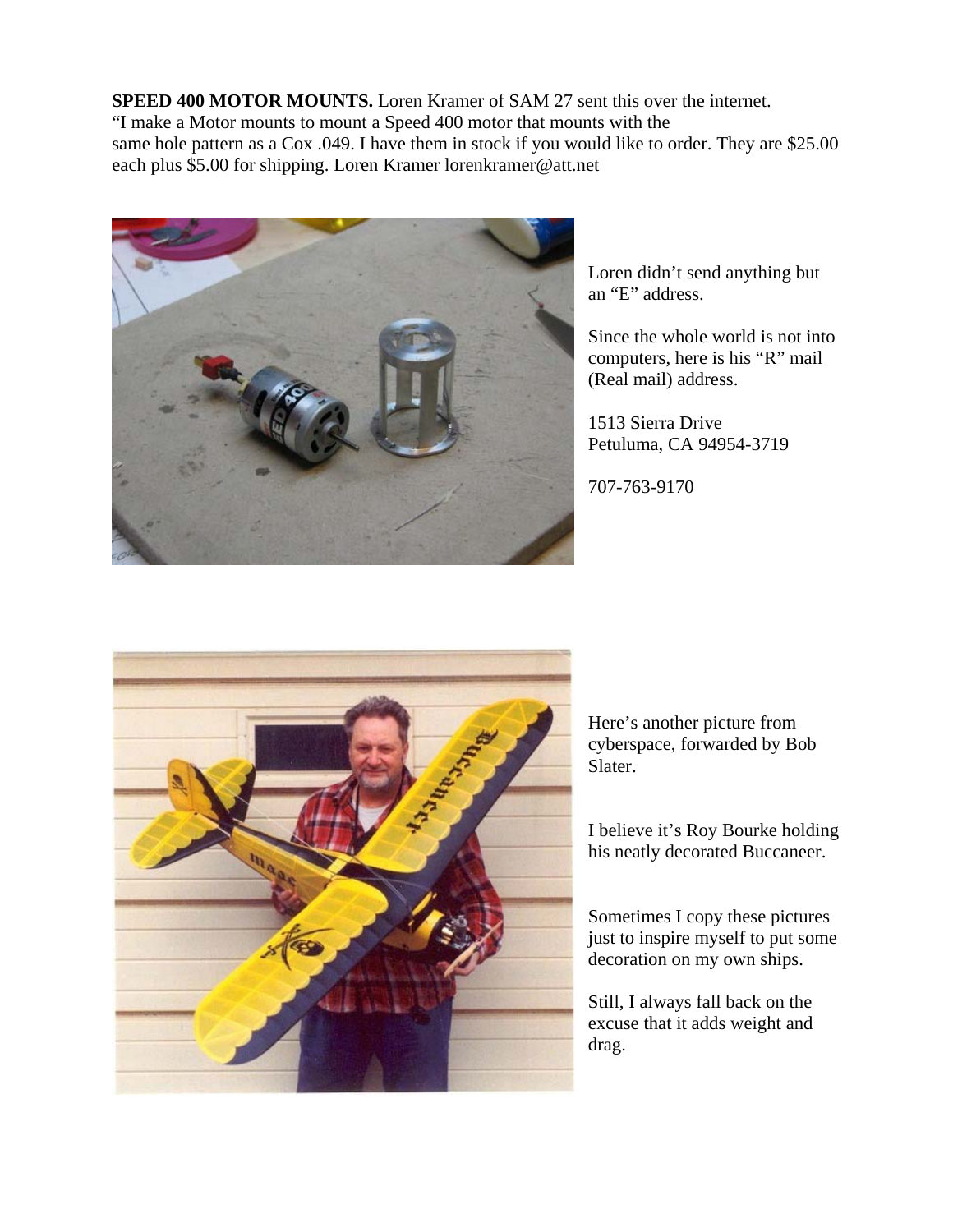**COMPUTER RADIO TRIMMING:** This exchange took place between Alfredo Herbon and Dave Harding. I got a little lost in interpreting it because I don't think my computer radios are so "reasonably competent" that they can program the trim rate. And in any case, I'm not sure I'D ever want a fast rate using digital trims. The digital trims have too much total excursion on my Futaba and could easily cause a crash if I leaned on a trim switch accidentally while flying. I once did just that, flying on a cold day with gloves. I couldn't figure out what was happening until later when I saw the rudder hard over. I did luck out on the forced landing. Dave goes first:

 "Guys, since most radios nowadays have at least a basic set of mix options you might like to try my method. I set a multi-position switch programmed to three trim offset positions; climb, solid glide and floaty glide. If it is a reasonably competent radio (\$200!) you can also set multiple offsets for each position so in the climb I often set both elevator and rudder offsets. Of course you could alternately couple the throttle to rudder. Get these trims set ahead of time so you know what you have. Other than the pushover at the top of climb I don't need to touch a trim button. But I do use the control stick to guide flight direction.

So when you start the engine you make sure you set the "trim" switch to climb then at top of climb switch to solid glide while making the transition and if conditions allow/dictate then switch to floaty glide and steer in those thermals." Dave

*Ed:* I'm not sure which message came first but it doesn't seem to matter as it appears to be just an alternate way of doing the same thing. Alfredo says this:

 "I think a good solution to know or set the position of digital trim, is to use a high rate displacement (quick action) for the digital trim switch. I do not know if Airtronics equipment have the selection for trim pitch (fine or coarse), but with Futaba Fasst you can adjust it, so if you adjust to obtain from neutral to full down 4 or 5 "blips", and 4 or 5 "blips" to full up (same for rudder), you will have a quick trim response and you can count your trim position from neutral (double blip). When you are lost, search for neutral and recommence the blips count ... It works fine for me." Alfredo.

*Ed*: I don't like to do everything that's possible to do with a computer radio just because I can. Life seems simpler that way. Some time ago I made up a one page instruction sheet for the Futaba 6EX FASST transmitter. It has only the few programming notes I feel I need for our type flying. For me it replaces the 70 something page instruction booklet. Later I added a back side to the sheet for programming the elevators to drop slightly when the throttle lever is advanced. This makes the ship track truer during the power climb, and then adjusts for best glide at engine shut down. I steer with the rudder most of the time during climb to angle away from the sun for best visibility. So I don't feel a need to fine tune any rudder change when under power. And I've never noticed any significant change in rudder anyway, between power on and off.

 But it's different strokes for different folks, and some guys may consider transmitter programming as a hobby in its own right. I happen to have three different computer radios, each with a different method of programming. I didn't set out to acquire three different types, it just cam about as part of various horse trades. Anyway I can't always remember how to make little changes on all three, so I have to have my "cheat sheets" for each one. The transmitters are an older Futaba 7U, a newer Futaba 6EX and a Hitec Flash 5.

 If you have any of those transmitters, and would like a single page basic programming instruction, just let me know and I can send you a copy. They contain model # selection, servo reversing, end point adjustment, trim settings and a few other details. RLA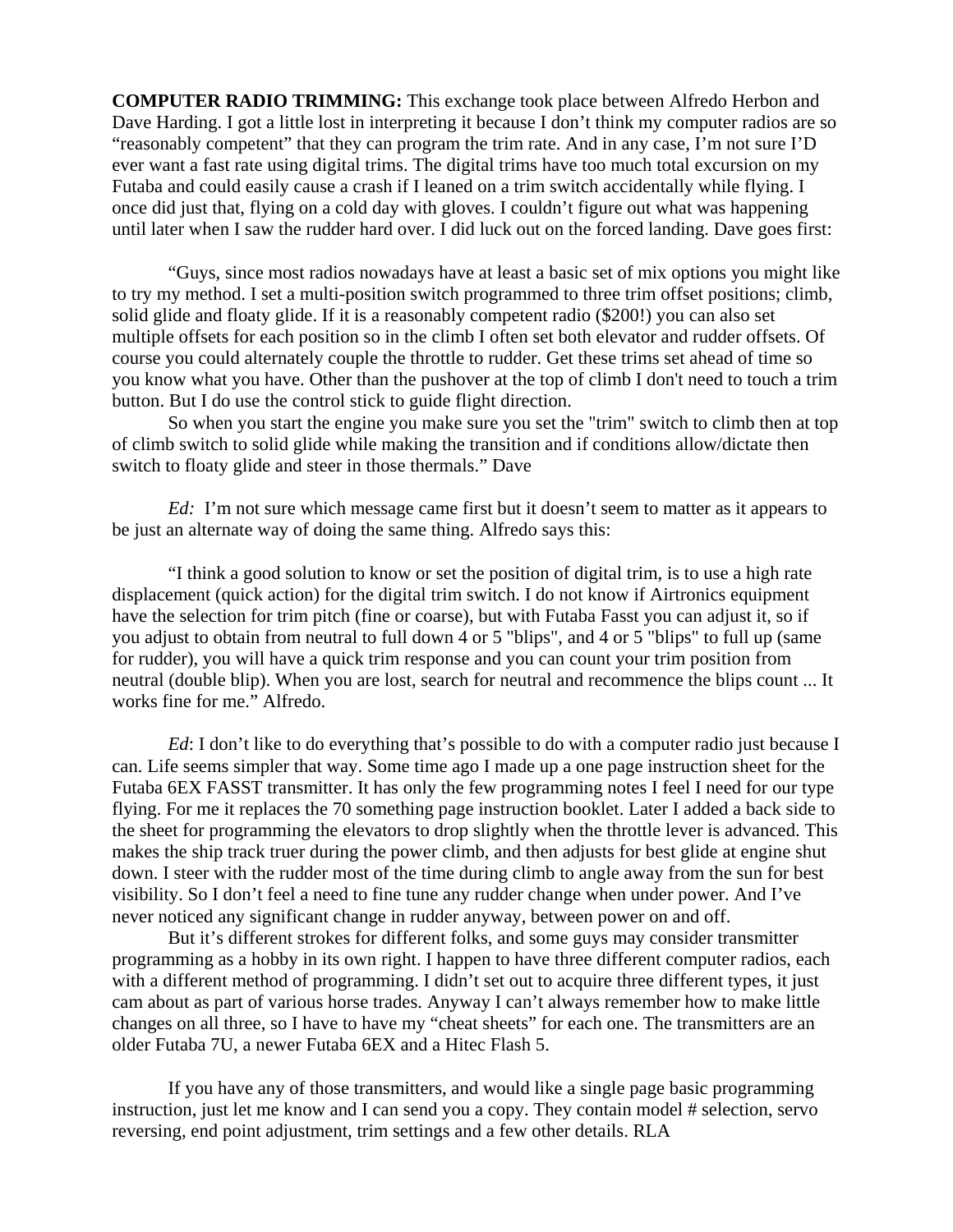**SAM BY-LAWS VOTE.** You should have a ballot chit included in the current issue of SAM Speaks. I'd like to encourage all to **vote yes on** changing the bylaws back to the **five year rule cycle.** The four year cycle currently on the books, was put in due to an almost comedic series of errors that compounded itself with time. One rules committee failed to get the job done in the allotted five years, leaving just four years to get the next cycle back on track. The next committee did get it back on track so that latest rules became effective January 1, 2010.

 But while this was happening, SAM management thought we were now in a 4 year cycle And decided the By-Laws should be adjusted accordingly. The vote to do that passed, mostly because of a strong endorsement of the President at the time, with no dissenting argument presented in SAM Speaks.

The rules cycle takes two years to complete. If we move to a four year cycle, we'll be arguing over rules half the time. Also, changes voted in often effectively outlaw certain engines, ships or other equipment, usually for the purpose of making also-rans into competition winners. It never works, but it does alienate people when their equipment is made obsolete. If one rules committee couldn't get their job done in the allotted five years, there's a good chance others might not get it done in four years. The SAM treasury would also be spending money printing new rule books every four years instead of five.

If we move back to the five year cycle there's time to begin the change process in 2013, with changes becoming effective January 1, 2015. We'd be right back on track again. RLA

**MISS MODEL CRAFTSMAN II** is featured as a three view in the current SAM Speaks. It's a fine looking ship that would be a strong contender for a concours event. It also looks like a sleek design that would be a strong contender in a contest. I'd once planned to build one because it looked so great. But the ship is completely planked with balsa and I imagine you'd get some complaint if you left open bays in the wing and used covering material instead. The problem is weight. Unless I calculated wrong, the surface area to be covered with balsa (even non-existent 5 lb. balsa) would leave the finished ship seriously overweight. So I abandoned the idea in favor of something simpler. So I'd advise making a weight assessment before tackling the ship as a project.



I'll bet few recognize this **Falcon** design. Gerald Martin sent it some time ago when he was still with us. This is more like the way I "decorate" some of my models.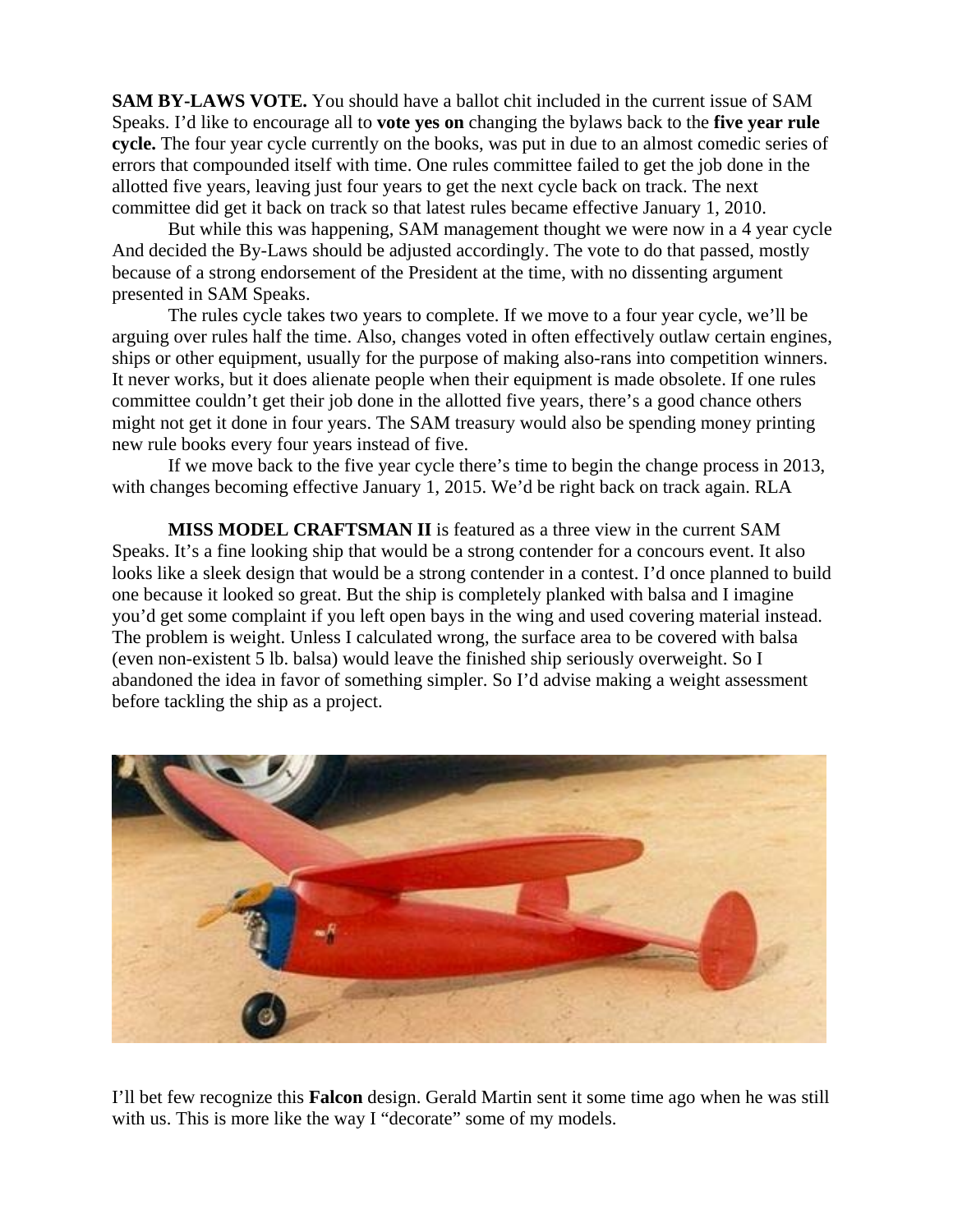Sale list of Robbies' engines, etc.  $PW = Prop$  Washer.  $PN = Prop$  nut  $NVA =$  needle valve assembly. Frozen engines are mostly just gummed up with castor oil & will probably free up OK. All have been used and are priced accordingly for condition. If you're interested in any of these, contact Dick Fischer or Bob Angel. Proceeds go to Robbies' widow.

### **Spark Ignition**:

- 1. Super Cyke complete with original tank, OS NVA. No plug. Has a snug spot at top on turnover. Has a mismatched cylinder screw head, and a plain screw for timer arm. \$100
- 2. Atwood Champ stovepipe style with Champion plug. Complete, turns over nicely. Looks and feels quite good. \$120
- 3. OK Super 60 complete with Champion V plug. Very good compression. Light rust layer on the plain steel cylinder. \$90
- 4. O&R 60 black head big port with standard mounting holes. No plug, NVA, tank or prop drive parts, but has the timer and turns over nicely. \$50
- 5. Brown Jr. B3461 with exhaust stack. No plug. Has homemade tank for alcohol and non-Brown NVA. Turns over freely. \$150
- 6. O&R 23 with cast ukie tank and Stitt plug. Different but nice NVA. Looks and feels good. Smooth turnover. \$50
- 7. Orwick 73 basket case. Dunham replica with cylinder broken right across the ports. The case, crank, timer ass'y, etc; look and feel good. All the other parts seem to be there & in nice clean condition except for gaskets and prop washer. Has the 4 accessory beam mounting lugs. \$50 for parts. Machine yourself a cylinder/sleeve piece and you have an Orwick.

### **Glow four strokes**.

- 1. OS FS 40 surpass. Complete with muffler, Turns over OK. \$50
- 2. OS FS 26 surpass. Complete, dirty, frozen. \$40
- 3. OS FS 26 surpass with muffler. No plug, PW, PN. \$40
- 4. Saito FA 50 complete with muffler in box, no papers. Has accessory velocity stack. Dirty, needs bearings replaced. Screws loose when found. \$60

## **Glow two strokes**

- 1. Fox 19 ukie in nice box with instructions. No Muffler. Frozen, but near new looking. \$20
- 2. Fox 19 ukie. Dirty, frozen. No plug. PW or NV. \$5
- 3. OS max 15 RC with muffler, complete. Clean outside. Turns a little sticky. \$20
- 4. OS Max 32 SX RC complete except for PW. Turns over a little sticky. \$25
- 5. GP 40 RC (Taiwan). Good compression. Missing 1 muffler screw and PW. \$30
- 6. OS Max 15 RC (early) with rotorary carb and exhaust baffle. No Plug or drive parts. Frozen. \$5
- 7. Magnum pro 45 with box, wrenches and muffler. Rough bearings. Well used. Has hit the dirt. \$20
- 8. OS LA Max 40 RC with unused muffler. So-so box and papers. No plug. Frozen. \$25
- 9. Early S. Tigre 45 RC. Swivel closing exhaust. No PW or PN. Frozen. \$25
- 10. Magnum GP40 RC with muffler. Dirty, frozen, rust on shaft. \$20
- 11. Fox 36X ukie. Dirty, frozen. DW stripped inside. No plug or PW. \$20
- 12. K&B 61 RC on nice metal mount. Frozen. Clean unused muffler in box. \$2
- 13. Cox Medallion 15 FRV. Frozen. Red intake faded. No PW or prop screw. \$5
- 14. Torp 40 early RC. Dirty, frozen, no plug. Holes in exhaust for (missing) rotor. \$10
- 15. OS Max 49 with (apparently) custom diesel head. Frozen, rust, no carb. \$10.
- 16. TD 049 NIB, but missing glow head. \$40
- 17. TD 049 dirty but complete \$20